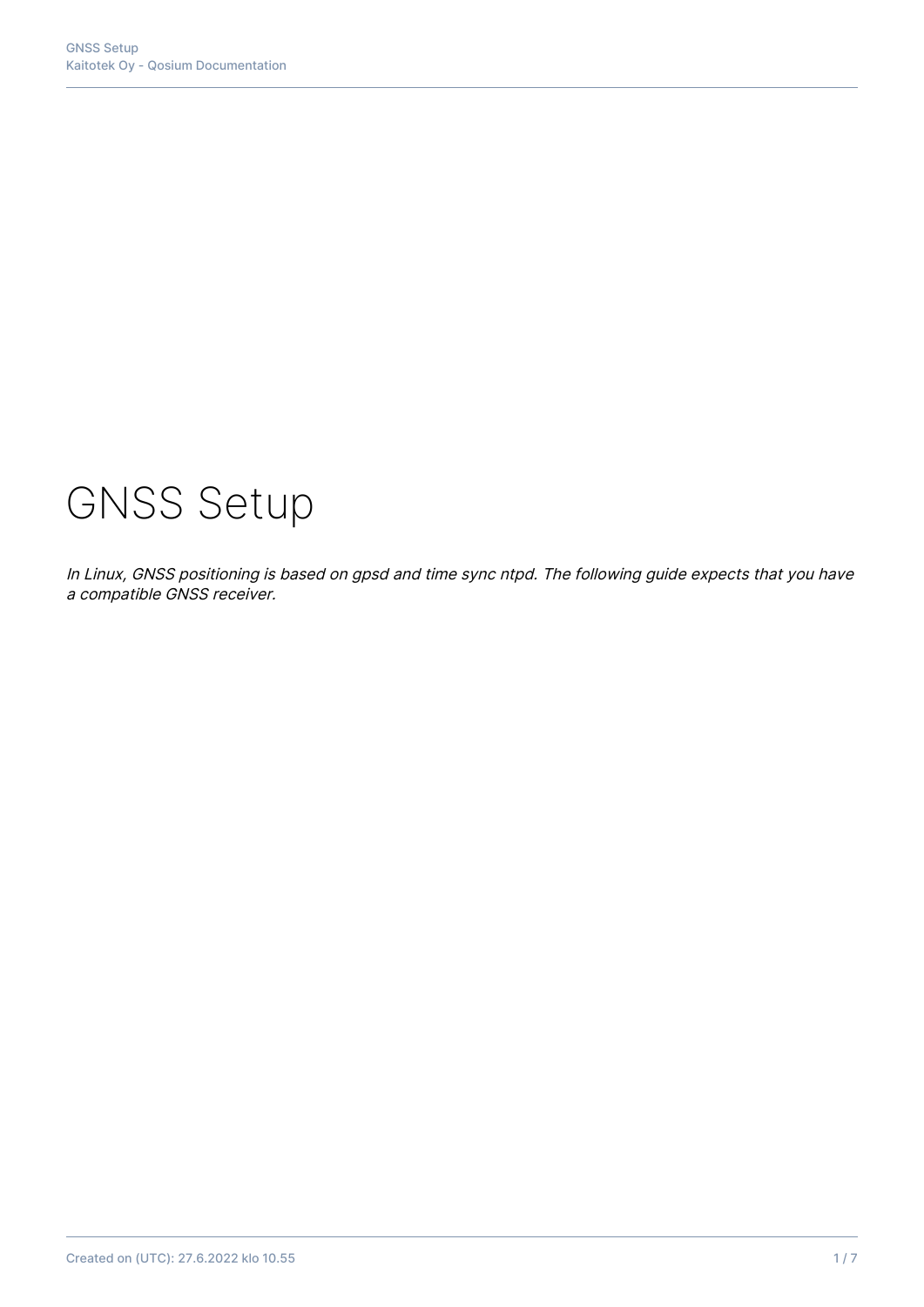# Table of Contents

| 1. Prerequisites |  |
|------------------|--|
|                  |  |
|                  |  |
|                  |  |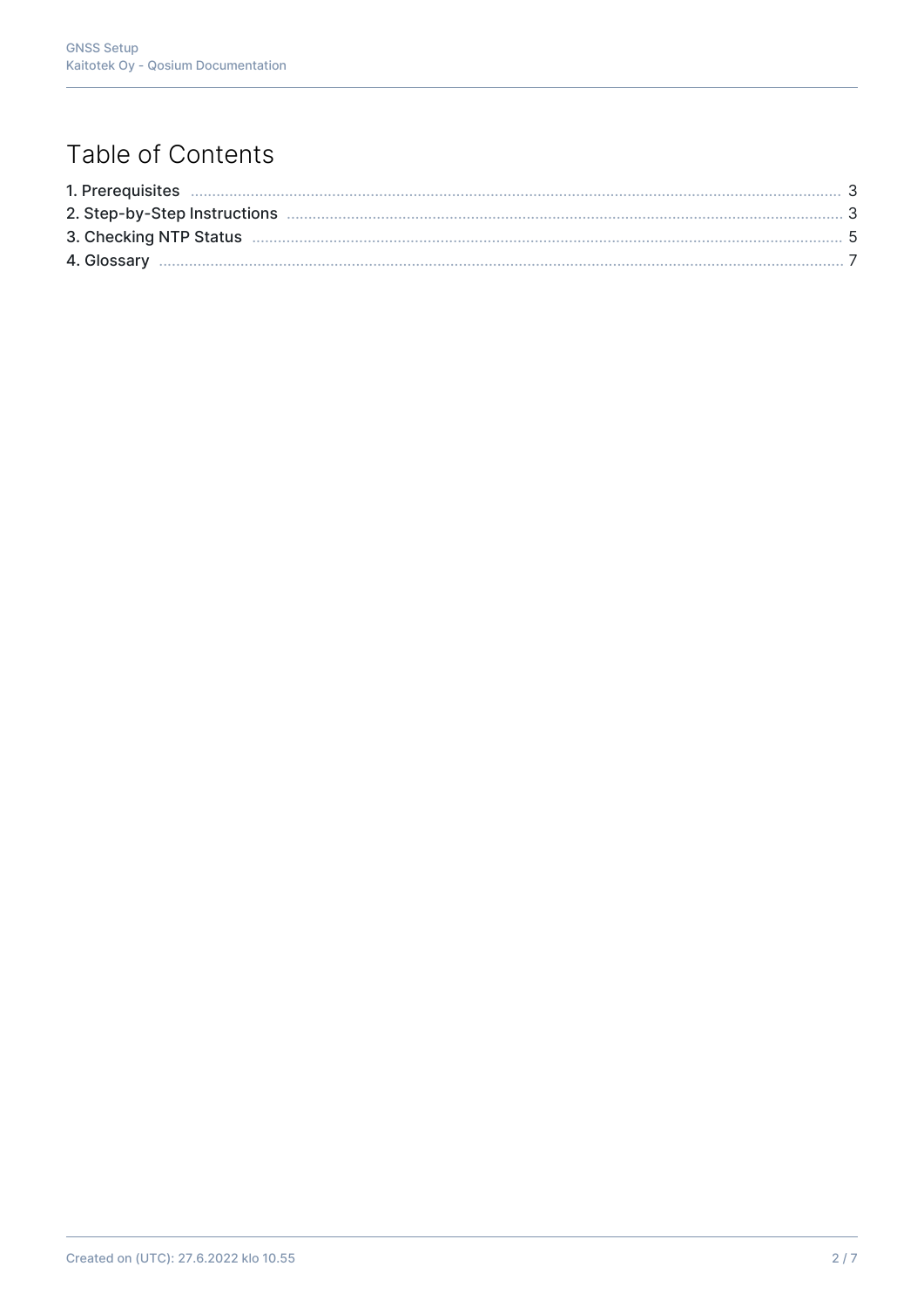## 1. Prerequisites

First, you need a compatible GNSS unit. Any GNSS with PPS signal that works in Linux should apply. However, if you did not purchase the GNSS unit from Kaitotek, modifications to the configuration may be needed to match with the wiring of the GNSS unit.

The following packages need to be installed (Ubuntu):

- **gpsd**
- $n$ ntp
- setserial
- **particular** bps-tools (optional, recommended for debugging problems)
- gpsd-clients (optional, recommended for debugging problems)

You need NTP with PPS clock support. By default, it is provided with latest updates of Ubuntu xenial (16.04 LTS) and yakkety (16.10) and zesty (17.04). In Ubuntu, the PPS is enabled in NTP 4.2.8p4 or later. If your system has a version of NTP without PPS support, compile it yourself with PPS clock (22) enabled. This can be done by enabling all clocks during configuration phase: ./configure --enable-all-clocks.

This guide assumes that kernel level PPS is supported. If you have a modern distribution this should not be a problem, but for example some old CentOS distributions do not have kernel level PPS support. In this case special shmpps application with NMEA(20) and SHM(28) NTP drivers and special configuration might help you to get application level PPS support.

In order to reach a good result, your machine should have an integrated serial port or at least a PCI-based serial port adapter for the PPS signal. If, e.g., a USB serial port adapter is in use, the synchronization accuracy will be much worse.

# 2. Step-by-Step Instructions

This chapter assumes that the serial port location is /dev/ttyS0 (an integrated serial port for PPS signal) and USB port is /dev/ttyUSB0 (for NMEA message reception). Port numbers may vary depending on your system, so please check and change them accordingly.

To install the required packages, type:

sudo apt-get install gpsd gpsd-clients ntp pps-tools setserial

Connect the USB and serial cables. It might be useful to check in which port the USB device is attached:

dmesg

To start *apsd* type:

sudo service gpsd start

Then, check that GNSS reception is working:

xgps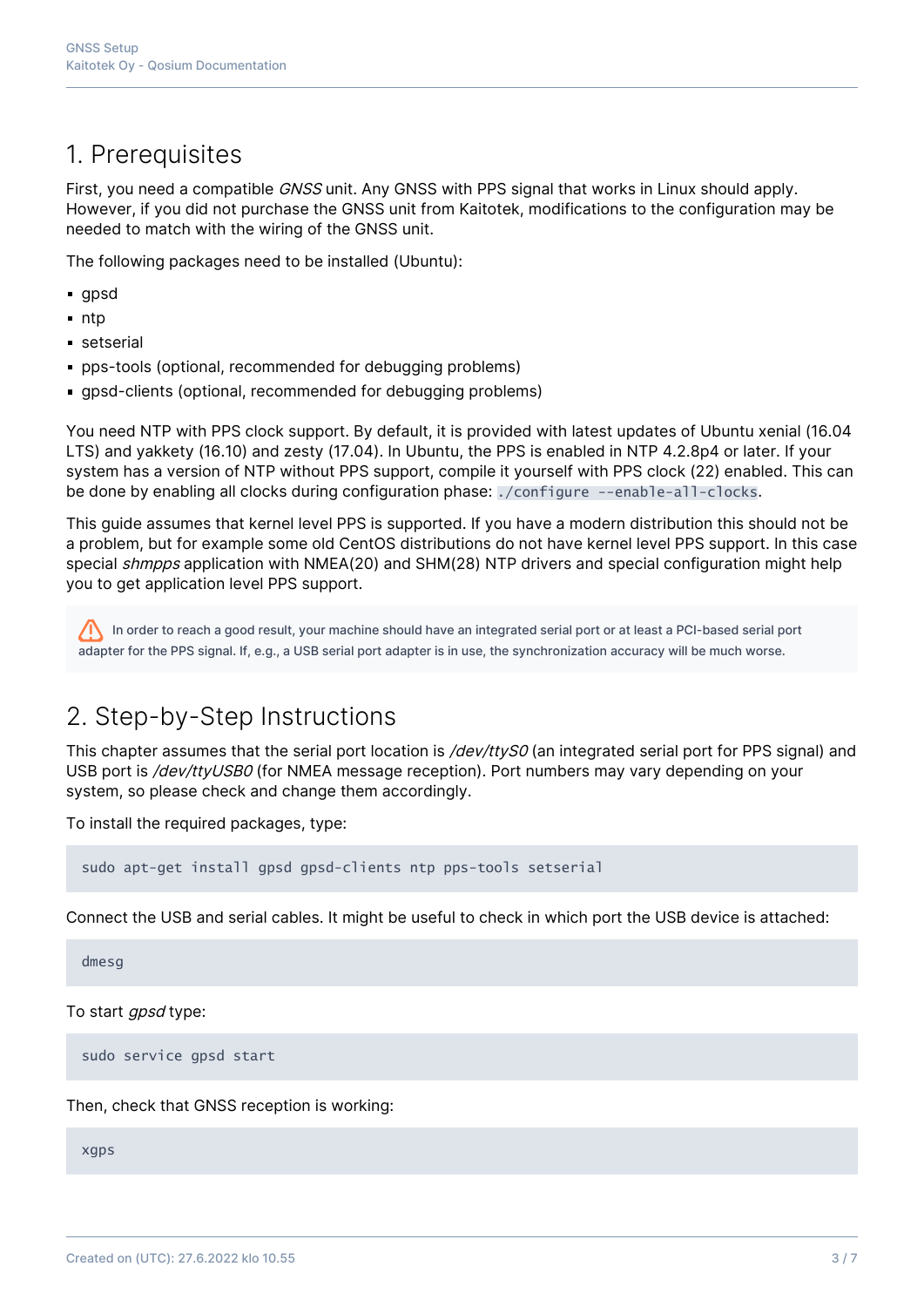You should see satellites appearing. It might take few minutes initially (as long as 12 minutes in the worst case). Please wait until the fix is got. If nothing happens, exit the xgps and check that gpsd is using the correct USB port by typing:

```
sudo dpkg-reconfigure gpsd
sudo service gpsd restart
```
When the GNSS basic reception is working fine, enable the serial driver for PPS (18). In case there are several serial ports, please modify the port number /dev/ttyS<port> to match the correct one.

```
sudo ldattach 18 /dev/ttyS0
```
/dev/pps0 device should appear. If there are several /dev/pps<port> devices or you want to ensure that the PPS is working type:

sudo ppstest /dev/pps0

If you see output appearing every second, the PPS works. Press  $Ctrl + C$  to stop. If you don't see anything after ok, found 1 source(s), now start fetching data..., please check the device is properly connected and port number is correctly selected.

Enable serial port low\_latency mode to ensure low jitter:

```
sudo setserial /dev/ttyS0 low_latency
```
Configure NTP by editing /etc/ntp.conf.

Disable the default servers by commenting them out, if you want to use only GPS time. Example:

```
# Use servers from the NTP Pool Project. Approved by Ubuntu Technical Board
# on 2011-02-08 (LP: #104525). See http://www.pool.ntp.org/join.html for
# more information.
#server 0.ubuntu.pool.ntp.org
#server 1.ubuntu.pool.ntp.org
#server 2.ubuntu.pool.ntp.org
#server 3.ubuntu.pool.ntp.org
```
Add the following lines:

```
#PPS
server 127.127.22.0 minpoll 4 maxpoll 4
fudge 127.127.22.0 flag2 0
#SHM
server 127.127.28.0 prefer
fudge 127.127.28.0 time1 0.55 refid GPS
```
Again, if the /dev/pps<port> device number is not 0, you should modify the number in PPS lines accordingly. Example (PPS device /dev/pps1):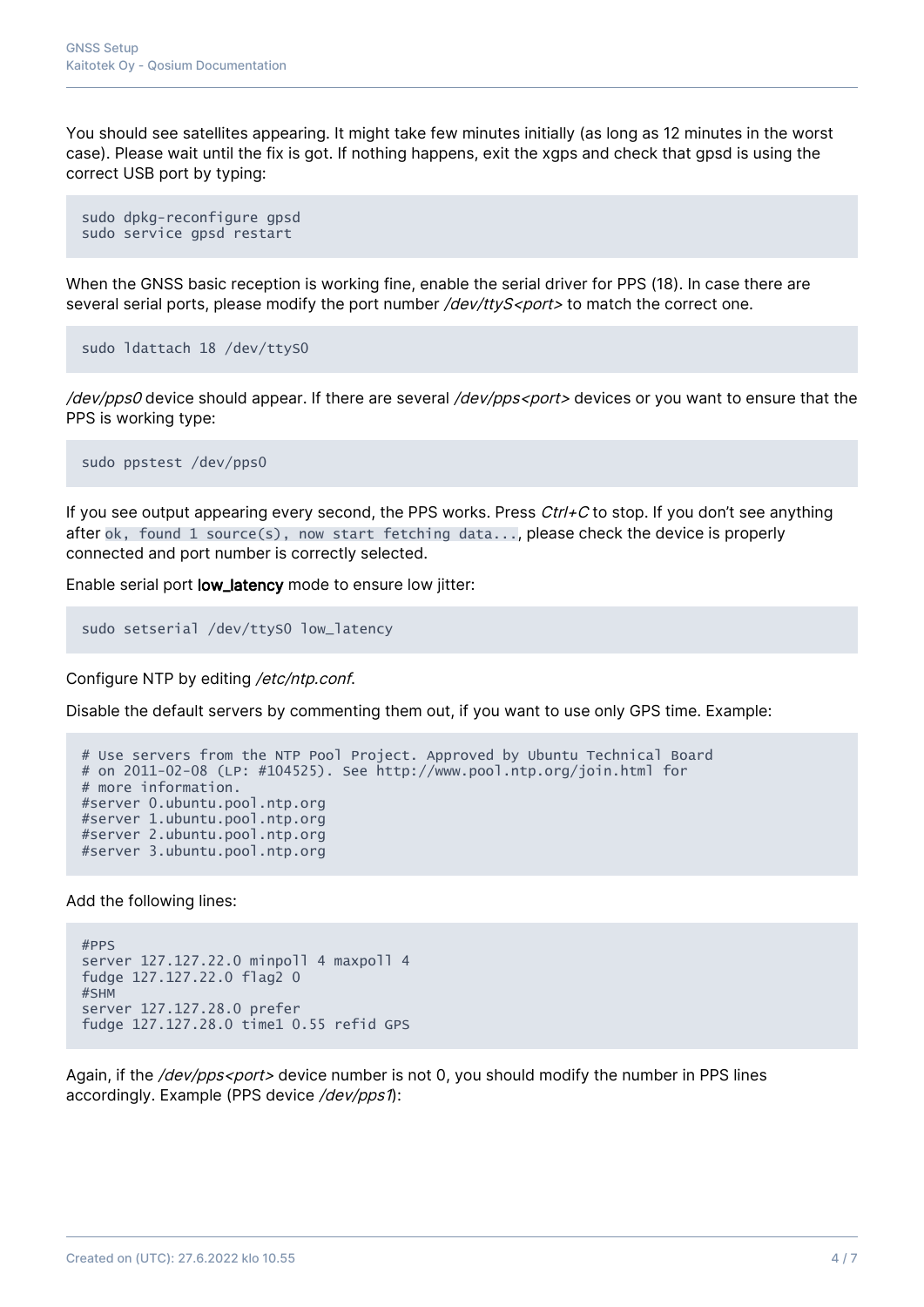```
#PPS
server 127.127.22.1 minpoll 4 maxpoll 4
fudge 127.127.22.1 flag2 0
```
#### Start the NTP

sudo service ntp start

## 3. Checking NTP Status

Wait for the clock to be synchronized. To check the status type:

ntpq -p

Typical outputs are presented next.

1. The clock is correctly synchronized (see the marks o and \*):

| remote                   | refid             |  |                |  | st t when poll reach delay offset jitter                           |  |
|--------------------------|-------------------|--|----------------|--|--------------------------------------------------------------------|--|
| OPPS(1)<br>$*$ SHM $(0)$ | $-$ PPS.<br>.GPS. |  | 0 <sup>1</sup> |  | $0$ 1 11 16 377 0.000 -0.011 0.019<br>42 64 377 0.000 6.741 15.645 |  |

2. Not (yet) synchronized. Please wait or recheck the configuration. Also, if the clock is off too much, NTP could refuse synching. In this case, do initial synching manually.

| remote           | refid         |                                  |  | st t when poll reach delay offset jitter |                           |       |
|------------------|---------------|----------------------------------|--|------------------------------------------|---------------------------|-------|
| PPS(1)<br>SHM(0) | PPS.<br>.GPS. | 0 <sup>1</sup><br>0 <sup>1</sup> |  | $-16$ 0 0.000<br>$-64$ 0 0.000           | $0.000 \t 0.000$<br>0.000 | 0.000 |

3. SHM only synchronized. Please wait for the PPS sync or recheck the PPS configuration.

| remote        | refid |                |  |  | st t when poll reach delay offset jitter |  |
|---------------|-------|----------------|--|--|------------------------------------------|--|
|               |       |                |  |  |                                          |  |
| PPS(1)        | PPS.  | 0 <sup>1</sup> |  |  | $-16$ 0 0.000 0.000 0.000                |  |
| $*$ SHM $(0)$ | .GPS. |                |  |  | $0$ 1 3 64 1 0.000 -14.525 0.000         |  |

4. Clock sources dropped as falseticker due to poor accuracy. Please check that the GPS signal is strong enough and restart NTP.

| remote             | refid         |                                  |  | st t when poll reach delay offset jitter |                               |       |
|--------------------|---------------|----------------------------------|--|------------------------------------------|-------------------------------|-------|
| XPPS(1)<br>XSHM(0) | .PPS.<br>GPS. | 0 <sup>1</sup><br>0 <sup>1</sup> |  | $-16$ 0 0.000<br>$-64$ 0 0.000           | $0.000 \qquad 0.000$<br>0.000 | 0.000 |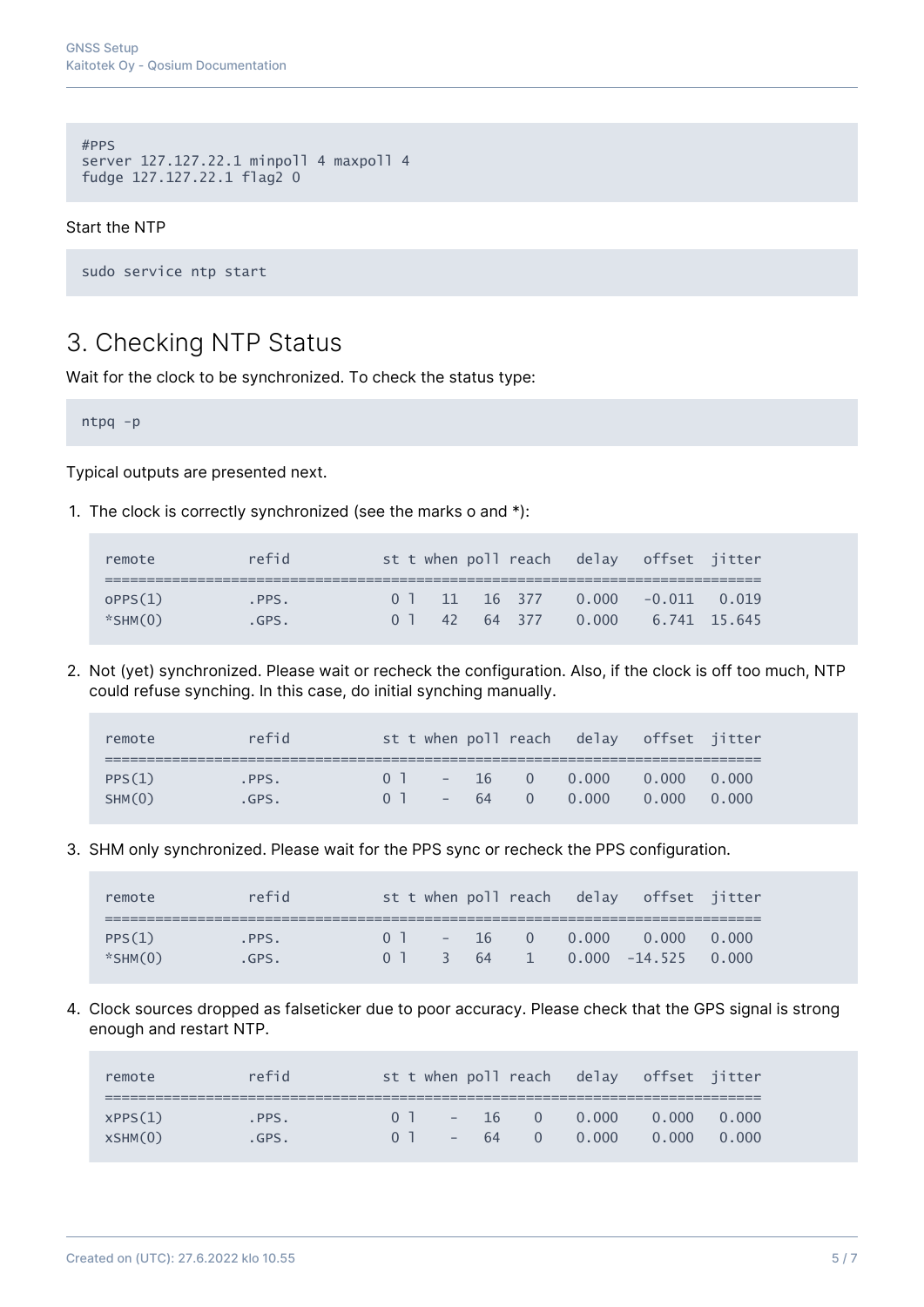5. No PPS clock. Please check that PPS (22) is enabled in *ntp.conf* and that NTP has PPS driver support.

| remote        | refid |  |  |  | st t when poll reach delay offset jitter |  |
|---------------|-------|--|--|--|------------------------------------------|--|
|               |       |  |  |  |                                          |  |
| $*$ SHM $(0)$ | GPS.  |  |  |  | $0$ 1 3 64 1 0.000 -14.525 0.000         |  |

#### 6. NTP not running:

ntpq: read: Connection refused